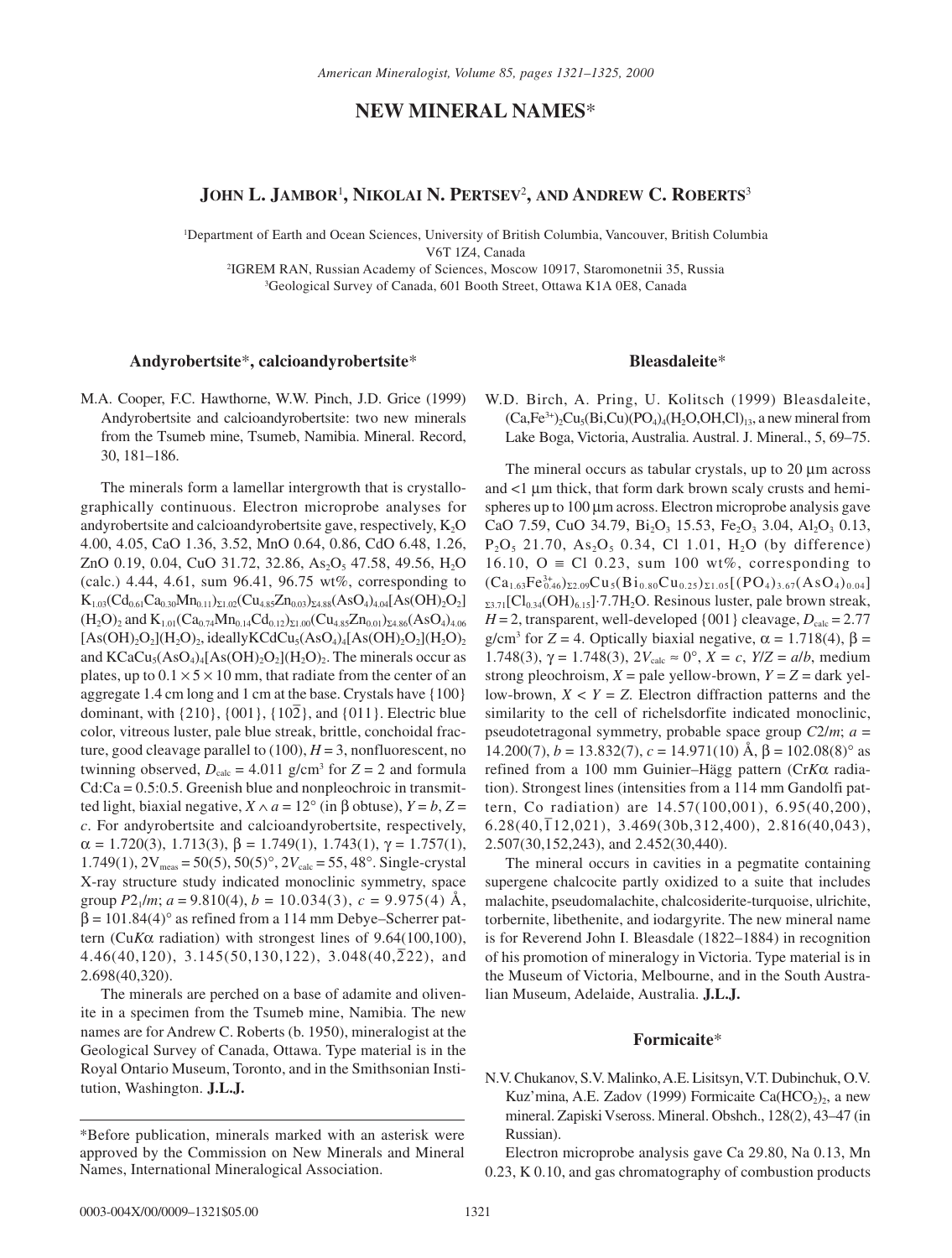gave H 1.90, C 20.28, O (calc. for the ideal formula) 49.19, sum 101.63 wt%, corresponding to  $(Ca_{0.88}Na_{0.01}H_{0.23})(HCO_2)_2$ . Occurs as compact cryptocrystalline and colloform masses, and as aggregates in which the crystals are tabular and up to  $5 \times 30$  $\times$  30 µm. White color with a bluish tint, white streak, *H* = 1 for compact aggregates, perfect  $\{100\}$  cleavage,  $D_{\text{meas}} = 1.9(1), D_{\text{calc}}$  $= 1.99$  g/cm<sup>3</sup> for  $Z = 4$ . Some specimens show a weak, light bluish luminescence in shortwave ultraviolet light. The infrared spectrum has absorption bands at 791, 1364, 1380, and 1603 (very strong),  $2870$  (weak), and  $2925$  cm<sup>-1</sup> (very weak). Optically uniaxial postive,  $\omega = 1.553(2)$ ,  $\varepsilon = 1.573(2)$ . Electron diffraction patterns gave  $a = 6.79(4)$ ,  $c = 9.50 \text{ Å}$ . The X-ray powder pattern (diffractometer, Fe*K*α radiation, 20 lines given) is almost identical to that of synthetic Ca β-formiate, which is tetragonal, space group  $P_12_12_1$ ; strongest lines are  $5.54(90,011)$ , 3.40(100,200), 3.19(60,021), 2.859(80,013), 2.196(70,031), and 1.947(60,132);  $a = 6.770(10)$ ,  $c = 9.50(4)$ .

The mineral occurs in hydrothermal veinlets that cut kurchatovite-sakhaite ore at the Solongo skarn deposit, Buryatia Republic, Russian Federation. Associated minerals are calcite, lizardite, frolovite, pentahydroborite, hexahydroborite, and vimsite. Also occurs in a veinlet within skarnified marble containing calcite, vesuvianite, pentahydroborite, frolovite, calciborite, and uralborite at the Novofrolovskoye Cu deposit, Urals, Russia. The new mineral name alludes to the composition. Type material is in the Fersman Mineralogical Museum, Moscow, Russia. **N.N.P.**

## **Khaidarkanite**\*

N.V. Chukanov, V.Yu. Karpenko, R.K. Rastsvetaeva, A.E. Zadov, O.V. Kuz'mina (1999) Khaidarkanite Cu<sub>4</sub>Al<sub>3</sub>(OH)<sub>14</sub>F<sub>3</sub>·2H<sub>2</sub>O, a new mineral from the Khaidarkan deposit, Kyrgyzstan. Zapiski Vseross. Mineral. Obshch., 128(3), 58–63 (in Russian).

Electron microprobe analyses gave an average and range of Na<sub>2</sub>O 1.58 (1.20–1.96), CuO 46.09 (46.27–45.91), Al<sub>2</sub>O<sub>3</sub> 22.35  $(21.36-23.34),$  SiO<sub>2</sub> 0.78  $(0.47-1.10),$  SO<sub>3</sub> 2.32  $(0.10-4.55),$ sum 100.17 (98.43–101.93) wt%; wet-chemical analyses gave SiO<sub>2</sub> 0.50, SO<sub>3</sub> 4.7, H<sub>2</sub>O 22.30, F 8.05, O  $\equiv$  F 3.30 wt%. The empirical formula is  $Na<sub>0.35</sub>Cu<sub>4</sub>Al<sub>2.96</sub>(OH)<sub>13.71</sub>F<sub>2.92</sub>$  $(SO_4)_{0.29}(SiO_4)_{0.09} \cdot 1.47H_2O$ , ideally  $Cu_4Al_3(OH)_{14}F_3 \cdot 2H_2O$ . Whether Na, Si, and S are physical impurities or are interlayered is uncertain. The mineral occurs as flat, acicular crystals up to  $0.03 \times 0.05 \times 7$  mm, as radial aggregates up to 1 mm across, and as fibrous aggregates. Light blue or bright sky-blue color, vitreous luster, light blue streak,  $H = \frac{21}{2}$ ,  $D_{\text{meas}} = 2.84$ ,  $D_{\text{calc}} =$ 3.00 g/cm<sup>3</sup> for  $Z = 1$ . Optically biaxial positive,  $\alpha = 1.585(2)$ ,  $\beta$ = 1.615(3),  $\gamma$  = 1.648(2), 2*V*<sub>calc</sub> = 80–90°, positive elongation with extinction angle  $5^\circ$ ;  $X =$  colorless,  $Y =$  sky blue,  $Z =$  bright blue,  $Z > Y > X$ . The infrared spectrum has absorption bands at 3490, 3400, 3190, 1630, 1560, 1135, 1101, 1036, 930, 885, 744, 658, 574, 508, and 452 cm–1 . Single-crystal X-ray structure study  $(R = 0.029)$  gave monoclinic symmetry, space group *C*2/*m*, *a* = 12.346(3), *b* = 2.907(3), *c* = 10.369(7) Å, β = 97.90(2)°. Strongest lines of the powder pattern (diffractometer, Fe*K*α radiation, 36 lines given) are 10.29(80,001), 5.589 (90,201– ), 4.232(100,202– ), 2.828(90,203), 2.362(100,310),

 $1.871(80, 114, 51\bar{1})$ , and  $1.817(80, 51\bar{2})$ . The crystal structure contains columns of Al octahedra coupled by Cu polyhedra into layers. The F atoms occupy separate positions.

The mineral is associated with calcite, quartz, barite, fluorite, malachite, Cu allophane, conichalcite, chrysocolla, and an Al fluorhydroxide in the oxidation zone of the Khaidarkan Sb-Hg deposit, Kyrgyzstan. The new name is for the locality. Some of the properties of the mineral, such as the refractive indices, cell parameters, and infrared spectrum, are similar to those of cyanotrichite. Type material is in the Fersman Mineralogical Museum, Moscow, and in the S.V. Tsaregorodtsev collection at the Ilmenskii Reservation, South Urals, Russia. **N.N.P.**

#### **Korobitsynite**\*

I.V. Pekov, N.V. Chukanov, A.P. Khomyakov, R.K. Rastsvetaeva, Ya.V. Kucherinenko, V.V. Nedel'ko (1999) Korobitsynite  $Na_{3-x}(Ti,Nb)_{2}[Si_{4}O_{12}](OH,O)_{2}\cdot3-4H_{2}O$  — a new mineral from the Lovozero massif, Kola Peninsula. Zapiski Vseross. Mineral. Obshch., 128(3), 72–79 (in Russian).

Electron microprobe analysis of more than 50 crystals gave an average of Na<sub>2</sub>O 13.87, K<sub>2</sub>O 0.03, BaO 0.54, ZrO<sub>2</sub> 0.04, TiO<sub>2</sub> 21.38, SiO<sub>2</sub> 40.91, Nb<sub>2</sub>O<sub>5</sub> 10.14, H<sub>2</sub>O 12.20 (TGA, one sample), sum 99.11 wt%, corresponding to  $Na<sub>2.62</sub>Ba<sub>0.02</sub>$  $(Ti_{1.57}Nb_{0.45})_{\Sigma2.02}[Si_4O_{12}](OH_{1.13}O_{1.03})_{\Sigma2.16}\cdot 3.4H_2O$ . The mineral occurs as colorless prismatic grains and needle-like crystals up to 2 cm long, showing {110}, {001}, {010}, {100}, and {021}. Transparent, vitreous luster, brittle,  $H =$  about 5,  $VHN_{25} =$ 620(50), uneven fracture, imperfect  $\{001\}$  cleavage,  $D_{\text{meas}} =$ 2.72,  $D_{\text{calc}} = 2.68$  g/cm<sup>3</sup> for  $Z = 2$ . Optically biaxial positive,  $\alpha$  $= 1.646 - 1.650(2)$ , β 1.654–1.658(2), γ = 1.763–1.780(5), 2*V*<sub>meas</sub>  $= 30^\circ$ ,  $X = b$ ,  $Y = c$ ,  $Z = a$ . The infrared spectrum has absorption bands at 3500, 3390, 3250, 1633, 1118, 959, 919, 750, 667, and 454 cm<sup>-1</sup>. Single-crystal X-ray structure study  $(R = 0.048)$ gave orthorhombic symmetry, space group *Pbam*, *a* = 7.349(2),  $b = 14.164(2), c = 7.130(1)$  Å. Strongest lines of the powder pattern (diffractometer, Cu*K*α radiation, 29 lines given) are 7.09(79,001,020), 6.53(85,110), 3.262(100,201,220), 3.180 (52,022,211,041), 2.553(56,202,240), and 2.075(57,242).

The mineral, which is the Ti-dominant analog of the isostructural mineral nenadkevichite, was found in specimens from mines in the Alluaiv and Karnasurt mountains, Kola Peninsula, Russia. At Alluaiv Mountain, korobitsynite and nenadkevichite are megascopically indistinguishable and occur in three parageneses in miarolitic cavities of a giant pegmatite: with albite, aegirine, shortite, rhodochrosite, epididymite, leifite, tainiolite, pyrrhotite, thermonatrite, nahpoite, and amorphous bitumen; with albite, aegirine, elpidite, lorenzenite, sphalerite, galena, shomiokite-(Y), trona, natron, and natroxalate; with elpidite, quartz, aegirine, sidorenkite, epididymite, sphalerite, löllingite, pyrrhotite, and belovite-(Ce). At Kasnasurt Mountain, the mineral occurs within nests of a cryptocrystalline Na-Fe hydrosilicate with natrolite, apophyllite, fluorite, sphalerite, galena, and molybdenite. Epitaxial intergrowth with elpidite, and irregular intergrowths with labuntsovite are common. The new mineral name is for amateur mineralogist Mikhail Fyodorovich Korobitsyn (1928–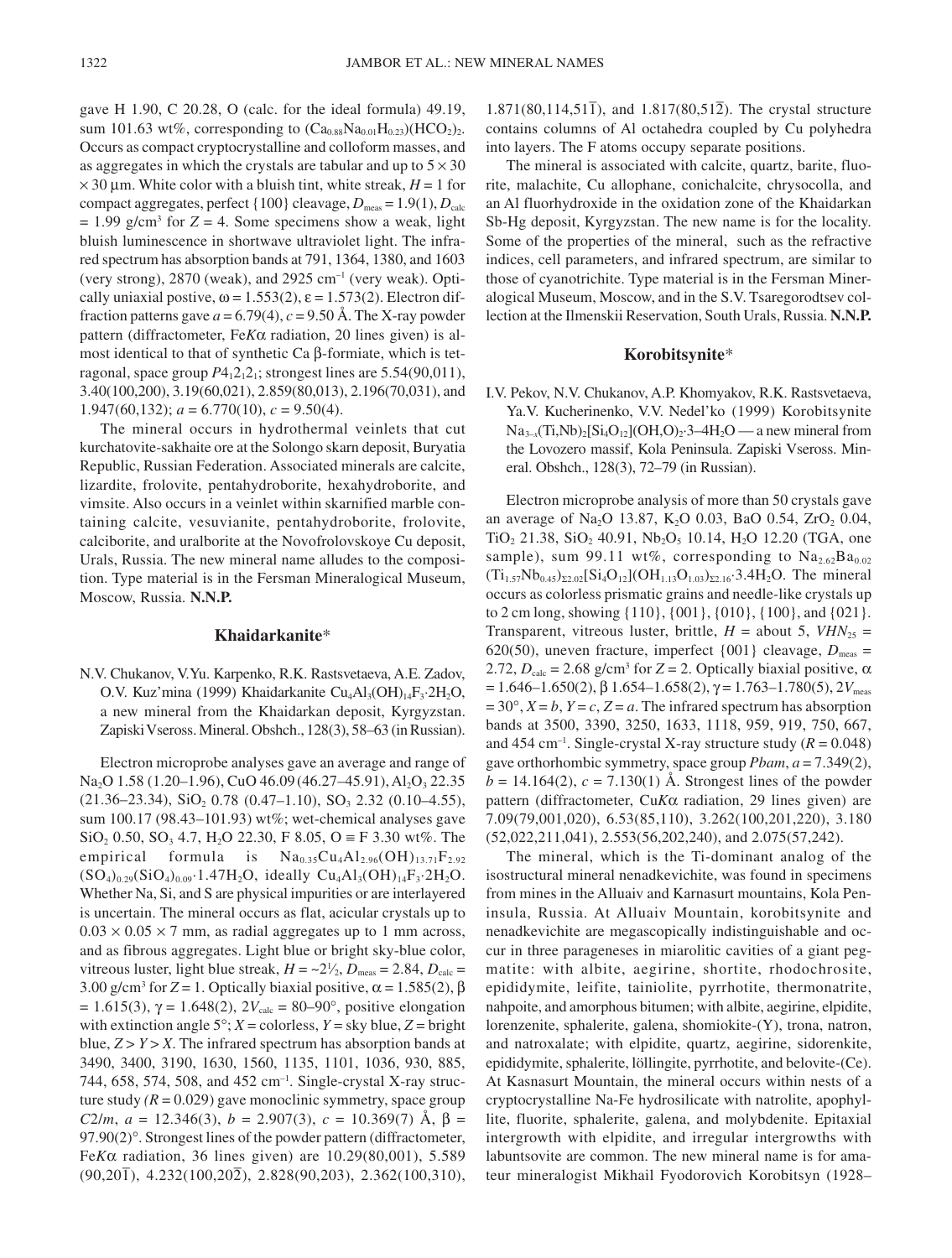1996), who made significant contributions to knowledge of the mineralogy of the Lovozero massif. Holotype material is in the Fersman Mineralogical Museum, Moscow, Russia.

**Discussion.** Corresponds to the then-unnamed mineral abstracted in *Am. Mineral*., 84, p.195 (1999). **N.N.P.**

#### **Oneillite**\*

O. Johnsen, J.D. Grice, R.A. Gault (1999) Oneillite: a new Cadeficient and *REE*-rich member of the eudialyte group from Mont Saint-Hilaire, Quebec, Canada. Can. Mineral., 37, 1295– 1301.

The mineral occurs as yellowish brown, anhedral grains up to 2 mm in diameter. Electron microprobe analysis gave  $Na<sub>2</sub>O$ 13.60, K2O 0.28, CaO 2.90, MnO 7.70, FeO 3.00, SrO 0.09, Al<sub>2</sub>O<sub>3</sub> 0.18, Y<sub>2</sub>O<sub>3</sub> 0.78, La<sub>2</sub>O<sub>3</sub> 2.88, Ce<sub>2</sub>O<sub>3</sub> 5.14, Pr<sub>2</sub>O<sub>3</sub> 0.48,  $Nd<sub>2</sub>O<sub>3</sub> 1.45, Gd<sub>2</sub>O<sub>3</sub> 0.20, SiO<sub>2</sub> 43.46, ZrO<sub>2</sub> 11.44, HfO<sub>2</sub> 0.16,$  $Nb<sub>2</sub>O<sub>5</sub> 3.48, Ta<sub>2</sub>O<sub>5</sub> 0.14, Cl 0.76, H<sub>2</sub>O (calc.) 0.63, O = Cl 0.17,$ sum 98.58 wt%, which for 78.09 anions as determined from the crystal-structure determination, corresponds to  $(Na<sub>14.37</sub>)$  $REE_{1.53}K_{0.20}Sr_{0.03}S_{16.13}(Ca_{1.77}REE_{0.59}Na_{0.66}S_{23.02}(Mn_{2.76}Y_{0.24}S_{23.00}$  $(Fe_{1.43}Mn_{0.96}Zr_{0.25})_{\Sigma2.64}(Zr_{2.93}Nb_{0.05}Hf_{0.03})_{\Sigma3.01}(Nb_{0.85}Ta_{0.02})_{\Sigma0.87}$  $(Si_{24.77}Al_{0.12})_{\Sigma24.89}O_{73}(O,OH,H_2O)_{3.09}(OH_{1.27}Cl_{0.73})_{\Sigma2.00}$ ,ideally Na<sub>15</sub>Ca<sub>3</sub>Mn<sub>3</sub>Fe<sub>3</sub>Zr<sub>3</sub>Nb(Si<sub>25</sub>O<sub>73</sub>)(O,OH,H<sub>2</sub>O)<sub>3</sub>(OH,Cl)<sub>2</sub>. Transparent to translucent, vitreous luster, brittle, white streak, *H* = 5– 6, no cleavage, no parting, uneven fracture, nonfluorescent,  $D_{\text{meas}}$  $= 3.20(3)$ ,  $D_{\text{calc}} = 3.22$  g/cm<sup>3</sup> for  $Z = 3$ . Optically uniaxial negative,  $\omega$  = 1.6450(3),  $\varepsilon$  = 1.6406(3), nonpleochroic, some grains anomalously biaxial with 2*V* up to 15°. Single-crystal X-ray structure study  $(R = 0.032)$  indicated trigonal symmetry, space group *R*3; *a* = 14.192(1), *c* = 29.983(3) Å as refined from a diffractometer pattern (Cu*K*α radiation) with strongest lines of 11.348(44,101), 6.021(36,021), 4.291(37,205), 3.389(43,131), 2.964(100,315), and 2.844(89,404).

The mineral is a member of the eudialyite group and is distinguished by Mn dominance in the M1 site; ordering of Mn and Ca + REE at M1 lowers the symmetry from *R*3*m* to *R*3. The mineral is associated with albite, sodalite, pyrite, and aegirine along the contact between a vein of albite and its host nepheline syenite at the Poudrette quarry, Mont Saint-Hilaire. The new name is for John J. O'Neill (1886–1966) of McGill University, who was the first to describe the geology of Mont Saint-Hilaire. Type material is in the Canadian Museum of Nature, Ottawa. **J.L.J.**

## **Scainiite**\*

P. Orlandi, Y. Moëlo, A. Meerschaut (1999) Lead-antimony sulfosalts from Tuscany (Italy). I. Scainiite,  $Pb_{14}Sb_{30}S_{54}O_5$ , the first Pb-Sb oxy-sulfosalt, from Buca della Vena mine. Eur. J. Mineral., 11, 949–954.

The mineral occurs as black, acicular [010] crystals, up to 2 mm long and 0.2 mm thick. Electron microprobe analysis gave Pb 36.99, Sb 41.80, S 20.39, O 0.65, sum 99.83 wt%, corresponding to  $Pb_{15.05}Sb_{28.95}S_{53.62}O_{3.43}$ , ideally  $Pb_{14}Sb_{30}S_{54}O_5$  on the basis of the crystal-structure determination. Opaque, bluish metallic luster, brittle, irregular fracture,  $VHN_{20} = 192$ ,  $D_{\text{calc}} = 5.56$  g/

cm3 . In reflected light, weakly anisotropic and bireflectant, nonpleochroic, rare reddish internal reflection. Reflectance percentages of a basal section, in air and in oil, are given in 10 nm steps from 400 to 800 nm. Single-crystal X-ray structure study indicated monoclinic symmetry, space group *C*2/*m*; *a* = 52.01(3),  $b = 8.13(1)$ ,  $c = 24.34(2)$  Å,  $\beta = 104.03(7)$ ° as refined from a 114 mm Gandolfi pattern (Cu*K*α radiation) with strongest lines of  $3.472(100, \overline{14}.0.4)$ ,  $3.041(35, \overline{625}, \overline{408})$ ,  $2.956(54, \overline{12}.2.1, \overline{12}.2.2, 10.2.2), 2.827(20, \overline{626}, 0.26, \overline{12}.2.4),$  $2.228(22,22.0.1, \overline{22}.0.6, \overline{8}29)$ , and  $2.052(46, 8.0.10, 14.0.8)$  $24.0.1$ ).

The mineral is associated with sphalerite, cinnabar, galena, tetrahedrite, and numerous Pb-Sb sulfosalts in late-stage hydrothermal calcite veins that cut Ba-Fe ores and host rocks at the former Buca della Vena mine near Pietrasanta in the southern part of the Apuan Alps, Tuscany, Italy. The new name is for engineer and mineralogist Dr. Giuseppe Scaini (1906–1988). Type material is in the Museo di Storia Naturale e del Territorio at the University of Pisa, and in the Musée de l'Ecole des Mines de Paris, France. **J.L.J.**

## **Sidpietersite**\*

- A.C. Roberts, M.A. Cooper, F.C. Hawthorne, A.J. Criddle, C.J. Stanley, C.L. Key, J.L. Jambor (1999) Sidpietersite,  $Pb_{4}^{2+}(S^{6+}O_{3}S^{2-})O_{2}(OH)_{2}$ , a new thiosulfate-bearing mineral species from Tsumeb, Namibia. Can. Mineral., 37, 1269–1273.
- M.A. Cooper, F.C. Hawthorne (1999) The structure topology of sidpietersite,  $Pb_4^{2+}(S^{6+}O_3S^{2-})O_2(OH)_2$ , a novel thiosulfate structure. Can. Mineral., 37, 1275–1282.

The mineral occurs as earthy to nodular masses and as aggregates of free-standing to radiating bladed crystals up to 3 mm in longest dimension. Electron microprobe analysis, and partitioning on the basis of the crystal-structure determination, gave PbO 89.55,  $S^{6+}O_3$  7.58,  $S^{2-}$  3.035, H<sub>2</sub>O (calc.) 1.79, O  $\equiv$  $S^{2-}$  1.51, sum 100.45 wt%, which for O +  $S^{2+}$  = 8 corresponds to  $Pb_{4.09}^{2+}(S_{0.97}^{6+}O_{2.90}S_{0.97}^{2-})O_{2.09}(OH)_{2.03}$ . Crystals are colorless, vitreous luster, up to 0.3 mm in length, elongate [01 $\overline{1}$ ], dominated by  $\{001\}$ , with minor forms possibly  $\{100\}$  and  $\{01\}$ . Other material varies from beige-cream to off-white in color, earthy to somewhat pearly luster, opaque in masses. Sectile, uneven fracture, cleavage perpendicular to  $[01\bar{1}]$   $H = 1-2$ , nonfluorescent, no twinning observed,  $D_{\text{calc}} = 6.765$  g/cm<sup>3</sup> for the ideal formula and  $Z = 2$ ; effervesces in dilute HCl. The infrared spectrum shows absorption bands characteristic of hydroxyl and thiosulfate. Single-crystal X-ray structure study  $(R = 0.03)$  indicated triclinic symmetry, space group  $P\overline{1}$ ;  $a = 7.447(4)$ ,  $b = 6.502(4)$ , *c* = 11.206(4) Å,  $\alpha$  = 114.30(3),  $\beta$  = 89.51(4),  $\gamma$  = 89.04(6)° as refined from a 114 mm Debye–Scherrer powder pattern (Cu*K*α radiation) with strongest lines of 10.13(100,001), 5.93(50,010),  $4.401(35,011), 3.414(100,003), 3.198(80,022), 2.889(35,023,211),$  $2.805(35,211,01\overline{4})$ , and  $2.622(40,21\overline{3})$ .

The mineral occurs on a matrix of galena and sphalerite, containing minor greenockite and quartz, on which are pink to colorless crystals of smithsonite. The new mineral name is for Sidney Pieters (b. 1920) of Windhoek, Nambia, in recognition of his contributions to Namibian mineralogy. Type mate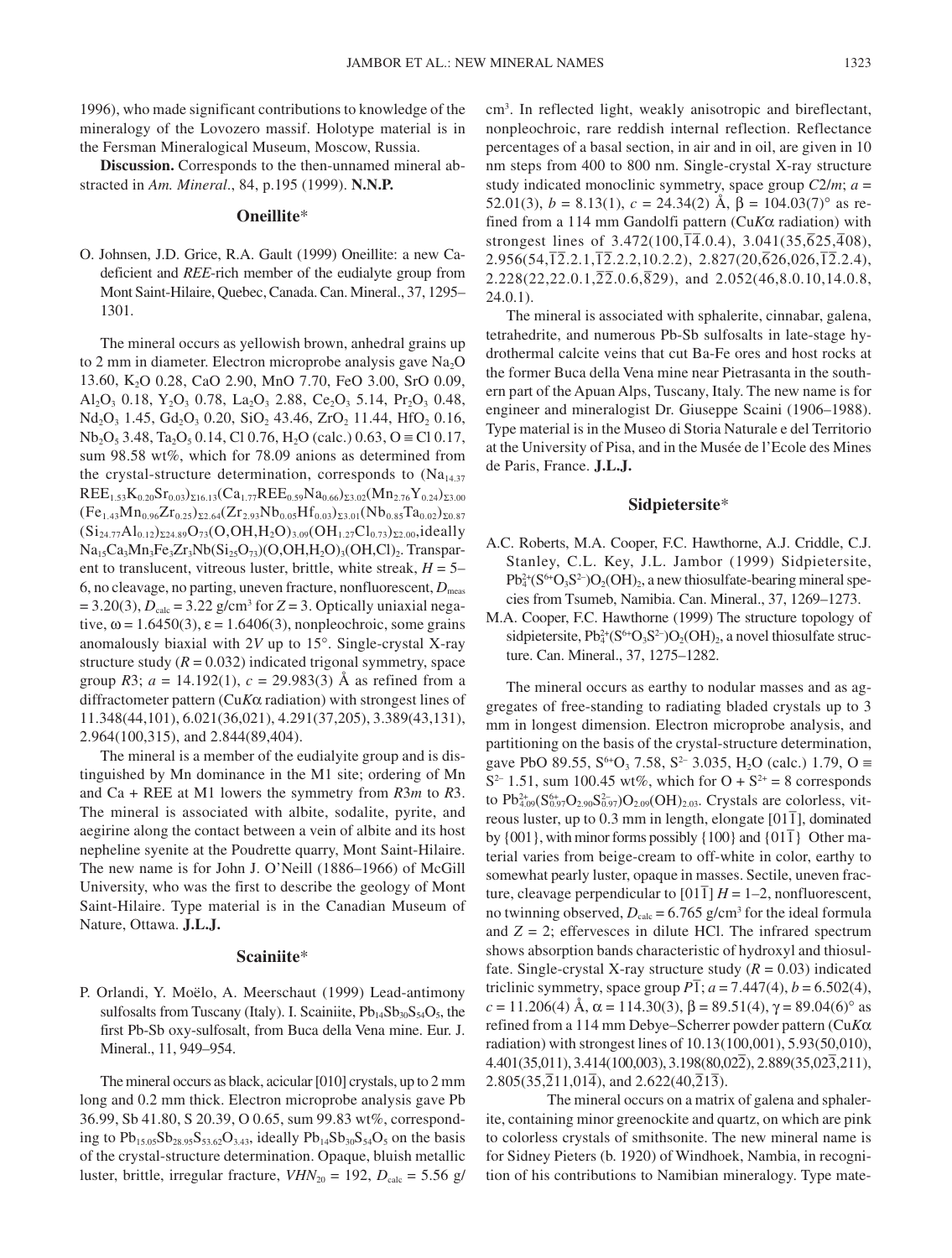rial is in the Systematic Reference Series of the National Mineral Collection at the Geological Survey of Canada, Ottawa, and in The National History Museum, London, Great Britain. **J.L.J.**

## **Springcreekite**\*

U. Kolitsch, M.R. Taylor, G.D. Fallon, A. Pring (1999) Springcreekite,  $BaV<sub>3</sub><sup>3+</sup>(PO<sub>4</sub>)<sub>2</sub>(OH,H<sub>2</sub>O)<sub>6</sub>$ , a new member of the crandallite group, from the Spring Creek mine, South Australia: the first natural  $V^{3+}$ -member of the alunite family and its crystal structure. Neues Jahrb. Mineral. Mon., 529–544.

The mineral occurs as black rhombohedra, up to 0.1 mm in size. Electron microprobe analysis gave BaO 23.43, SrO 0.27, CaO 0.15, Na<sub>2</sub>O 0.08, V<sub>2</sub>O<sub>3</sub> 19.44 (25.50 for a cotype specimen), Fe<sub>2</sub>O<sub>3</sub> 15.02, Al<sub>2</sub>O<sub>3</sub> 0.32, CuO 0.17, ZnO 0.14, P<sub>2</sub>O<sub>5</sub> 23.26, SiO<sub>2</sub> 0.20, H<sub>2</sub>O (calc.) 12.16, F 0.21, O = F 0.09, sum 94.67 wt%, corresponding to  $(Ba_{0.92}Ca_{0.02}Sr_{0.02}Na_{0.02})_{\Sigma 0.98}$  (V<sup>3+</sup><sub>1.57</sub>)  ${\rm Fe}^{3+}_{1.14}{\rm Al}_{0.05}{\rm Cu}_{0.01}{\rm Zn}_{0.01})_{\Sigma2.78}$ [(P $_{0.99}{\rm Si}_{0.02}{\rm O}_{4}$ ]2(OH $_{4.17}{\rm F}_{0.07}$  $H_2O_{1.76}$ )<sub> $\Sigma6.00$ </sub>. Pitch-black color, almost semi-metallic luster,  $\frac{1}{2}$ O<sub>1.092800</sub>. Their black streak, brittle, poor cleavage or parting  $\{10\overline{1}2\}$ irregular fracture,  $H = 4-5$ , nonfluorescent, some crystals modified by  $\{0001\}$ ,  $D_{\text{meas}} = 3.48(3)$ ,  $D_{\text{calc}} = 3.58$  g/cm<sup>3</sup> for the empirical formula and  $Z = 3$ . Optically uniaxial negative,  $\omega =$ 1.858(5),  $\varepsilon$  = 1.817(4), strongly pleochroic,  $E$  = pale brownish to brownish,  $O =$  blackish brown to black. Single-crystal Xray structure study  $(R = 0.029)$  gave trigonal symmetry, space group  $R\overline{3}m$ ;  $a = 7.258(1)$ ,  $c = 17.361(9)$  Å as refined from a 114 mm Gandolfi pattern (Co*K*α radiation) with strongest lines of 5.90(90,101), 3.627(40,110), 3.073(100,113), 2.301(40,107, 122), 1.971(50,033), and 1.814(40,220).

The mineral is associated with quartz, copper, cuprite, goethite, whitlockite, mitridatite, bariosincosite, and fluorapatite in specimens of dump material from the Spring Creek mine, a small vein deposit mined for Cu until the late 1920s, near Wilmington, southern Flinders Ranges, South Australia. Type material is in the South Australian Museum, Adelaide, Australia. **J.L.J.**

#### **Tietaiyangite**

Rubo Zhang, Zhongliang Zhong (1999) Fe<sup>3+</sup>FeTiO<sub>9</sub>, a Fe-Ti oxide mineral consisting of  $2Fe<sub>2</sub>O<sub>3</sub>$ –FeTiO<sub>3</sub>. Acta Mineral. Sinica, 19(3), 257–261 (in Chinses, English abs.).

Wet-chemical analysis gave  $Fe<sub>2</sub>O<sub>3</sub>$  62.23, MgO 0.22, MnO 1.24, FeO 13.98, TiO<sub>2</sub> 17.96, SiO<sub>2</sub> 3.87, CaO 0.20, sum 99.70 wt%, for which  $(Fe^{3+}+Mn):(Fe^{2+}+Mg):Ti =$ 8.20:2.05:2.31, or 8:2:2. Mössbauer spectroscopy indicated  $Fe<sup>3+</sup>/Fe<sup>2+</sup> = 3.54$ . The mineral occurs as two irregular grains, roughly 1 to  $1\frac{1}{2}$  cm across; dark brown color, metallic luster, red streak, no cleavage,  $H = 5\frac{1}{2} - 6$ ,  $D_{\text{meas}} = 5.30 - 5.50$  g/cm<sup>3</sup>. In reflected light, gray-white color, poor reflection pleochroism; reflectance percentages, given in 10 nm steps from 400 to 700 nm, range from 27.37 to 22.65. Strongest lines of the X-ray powder pattern (57 mm camera) are 2.72(100,014), 2.52(100,110), 2.22(60,113), 1.85(80,115), 1.70(90,008),

1.62(90,122), 1.49(80,124), and 1.457(80,027); the calculated cell is hexagonal,  $a = 5.04$ ,  $c = 13.55$  Å, possible space group  $P6\sqrt{m}$ ,  $Z = 2$ . The mineral is associated with columbite-tantalite, microlite, zircon, muscovite, and other minerals in a pegmatite mine at Altay Mountain, Xinjiang, western China.

**Discussion.** The analysis corresponds to  $Fe^{3+}_{3.82}$   $Mn_{0.09}$  $\text{Fe}_{0.95}^{2+}\text{Mg}_{0.03}\text{Ti}_{1.10}\text{O}_9$ . The mineral has not been submitted to the CNMMN for a vote. In the Chinese text the authors refer to the mineral generically, as in the title of the paper; the new name, which is Chinese for iron titanium oxide, appears only in the English abstract. **J.L.J.**

## **Walfordite**\*

M.E. Back, J.D. Grice, R.A. Gault, A.J. Criddle, J.A. Mandarino (1999) Walfordite, a new tellurite species from the Wendy open pit, El Indio–Tambo mining property, Chile. Can. Mineral., 37, 1261–1268.

The mineral occurs as orange, equant crystals, up to 0.2 mm across. Electron microprobe analysis, and data from the crystal-structure determination, gave MgO 0.38,  $Fe<sub>2</sub>O<sub>3</sub> 8.30$ , TiO<sub>2</sub> 1.11, TeO<sub>2</sub> 81.74, TeO<sub>3</sub> 8.67, sum 100.20 wt%, corresponding to  $(Fe^{3+}_{0.61}Te^{6+}_{0.29}Ti_{0.08}Mg_{0.06})_{\Sigma1.04}Te^{4+}_{3}O_8$ , ideally  $(Fe^{3+},Te^{6+})$ Te $3^4$ O<sub>8</sub>, which is the Fe<sup>3+</sup>-dominant analog of winstanleyite. Most crystals are simple cubes, some are modified by {111}. Opaque, adamantine luster, yellow-orange streak, brittle, no cleavage or parting, *H* not determinable, nonfluorescent,  $D_{\text{calc}} = 5.84$  g/cm<sup>3</sup> for  $Z = 8$ . Optically isotropic,  $n_{\text{calc}} = 2.23$ , pale gray in reflected light, with colorless to lemon-yellow internal reflections. Single-crystal X-ray structure study (*R* = 0.0349) indicated cubic symmetry, space group  $I2_1/a\overline{3}$ ,  $a =$ 11.011(5) Å. The X-ray powder pattern (114 mm Gandolfi, Cu*K*α radiation) has strongest lines of 4.486(29,211), 3.175(100,222), 2.749(37,400), 1.944(44,440), and 1.658 (45,622).

The mineral is associated with alunite, rodalquilarite, gold, emmonsite, jarosite, and pyrite in the interstices of silicified hydrothermal breccias at the Tambo mine (approx. 30° W longitude and 30° S latitude) in Chile. The new mineral name is for geologist Phillip Walford (b. 1945) of Toronto, Canada, who collected the original specimens. Type material is in the Royal Ontario Museum, Toronto. **J.L.J.**

## **Xenotime-(Yb)**\*

H.M. Buck, M.A. Cooper, P. Cerny, J.D. Grice, F.C. Hawthorne (1999) Xenotime-(Yb), YbPO<sub>4</sub>, a new mineral species from the Shatford Lake pegmatite group, southeastern Manitoba, Canada. Can. Mineral., 37, 1303–1306.

One of two listed electron microprobe analyses gave Lu 9.84, Yb 32.27, Tm 2.52, Er 7.69, Ho 0.61, Dy 3.57, Gd 0.23, Y 12.51, P 29.03, sum 98.27 wt%, corresponding to  $(Yb_{0.40}Y_{0.27}Lu_{0.12}Er_{0.12}Dy_{0.05}Tm_{0.04}Ho_{0.01}Z_{1.01}P_{1.01}O_4$ . The mineral occurs as aggregates and single crystals, each to  $\sim$  50  $\mu$ m, in muscovite. Colorless to pale yellowish or brownish, transpar